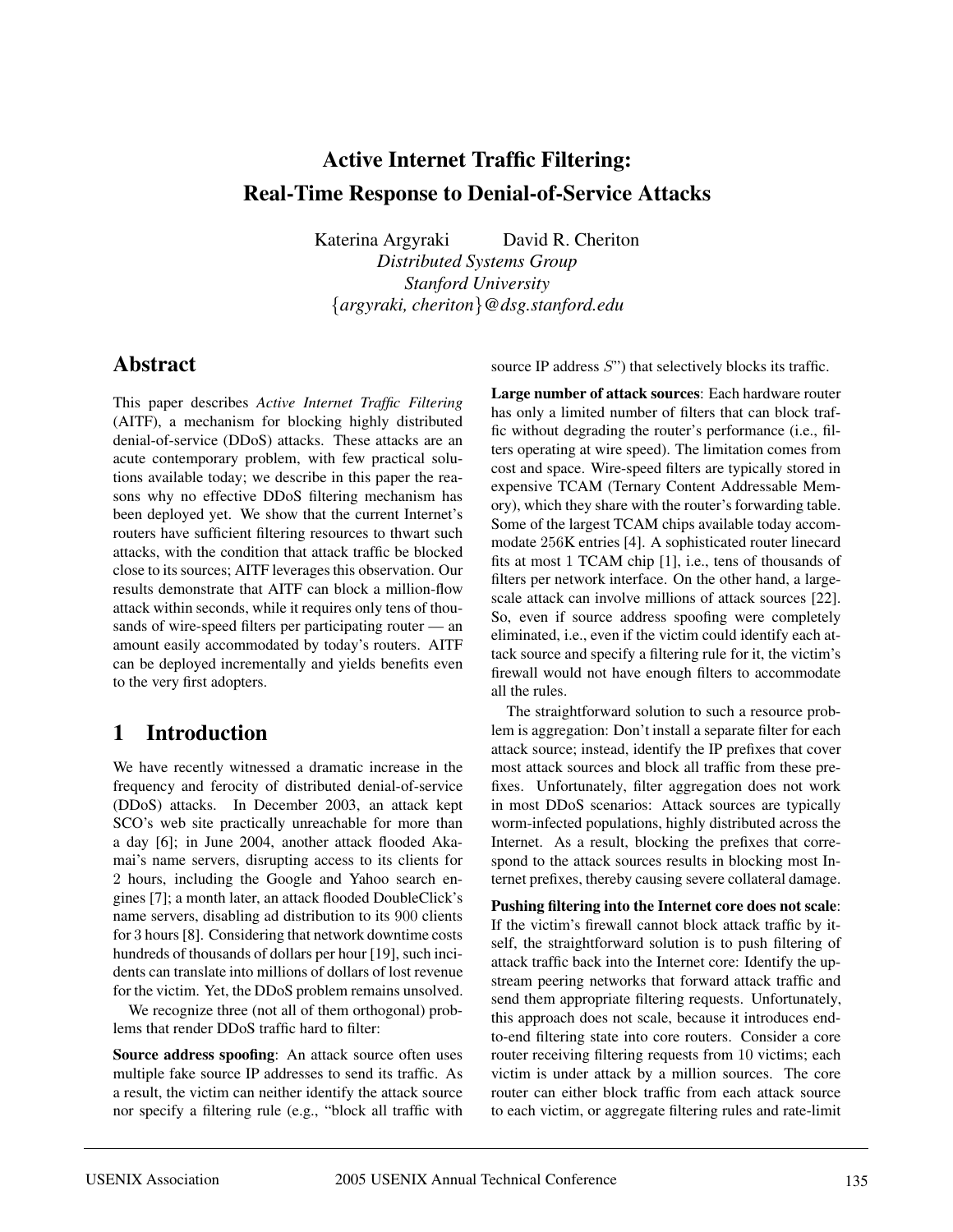all traffic going to the victims. The former requires 10 million filters; the latter requires only 10 filters, but sacrifices most good traffic going to the victims.

Yet, there *are* enough filtering resources in the Internet to block such large-scale attacks. An attack coming from thousands of different networks involves thousands of routers; assuming each router contributes a few thousand filters, there are millions of filters available to block attack traffic. And the closer we get to the attack sources, the larger the amount of filtering resources available per attack source — it is the victim's firewall and the Internet core that are the "filtering bottleneck". Unfortunately, today, the victim has no access to these resources, since there is no way for a DDoS victim to identify routers located close to the attack sources and make them block attack traffic.

In this paper, we present a DDoS filtering mechanism that overcomes these problems. Our source address spoofing solution is a hardware-friendly variant of the IP route record (RR) technique [20]. Although different from traditional packet marking techniques [21, 14] (which do not provide an explicit recorded route in each packet), our RR approach is not a radical departure from them, either. Our main contribution is Active Internet Traffic Filtering (AITF), a protocol that leverages recorded route information to block attack traffic.

An AITF-enabled receiver uses the routes recorded on incoming packets to identify the last point of trust on each attack path and causes attack traffic to be blocked at that point, i.e., as close as possible to its sources. We provide a way to do this securely  $-$  AITF prevents abuse by malicious nodes seeking to disrupt other nodes' communications. We show that our approach can selectively block a million attack sources, yet requires only tens of thousands of TCAM memory entries and a few megabytes of DRAM memory from each participating router; these numbers correspond to the specifications of real products [4, 1]. We also provide an incremental deployment scenario, in which even early adopters receive a concrete benefit; this benefit is compounded by further deployment.

The rest of the paper is organized as follows: Section 2 describes route record and how a receiver can use it to identify distinct traffic flows. Section 3 describes the AITF protocol in detail, naively assuming that no source address spoofing occurs. We remove this assumption in Section 4, where we describe how AITF deals with spoofing attacks. We estimate AITF performance in Section 5 and verify our estimates through simulation in Section 6. Section 7 analyzes deployment issues, Section 8 discusses additional attacks and potential defenses, and Section 9 presents related work. Section 10 concludes the paper.

## **2 Limiting spoofing**

#### **2.1 Route Record**

A router that participates in a route record (RR) scheme writes its IP address on each packet it forwards. In our approach, only border routers participate in RR. As a result, each packet carries the identities of a sub-list of the border routers that forwarded it. For example, in Figure 1, border routers  $A_{qw}$ , X, Y, and  $V_{qw}$  are RR-enabled; each packet sent by host  $A$  to host  $V$  carries recorded route  $\{A_{qw}$  X Y  $V_{qw}$  upon reaching its destination.



Figure 1: Packets sent by host  $A$  to host  $V$  carry recorded route  $\{A_{gw} X Y V_{gw}\}.$ 

We implement RR functionality as a "shim" protocol between the IP and transport layers, i.e, the RR header is introduced as the beginning of the IP payload. We chose not to use the traditional IP RR option, because of its performance overhead — traditional IP RR packets are typically handled by routers off the fast path. The details of how each participating router adds its address to the RR header are described in the Appendix, Section A.1.

When a packet crosses an RR-enabled, "nonmalicious" Internet area adjacent to its destination domain, its recorded route includes an authentic (nonspoofed) suffix. Specifically, the last  $n$  components of the recorded route are authentic, when the last  $n$  border routers crossed by the packet are RR-enabled, and there is no malicious node on the path that interconnects them. As we explain next, this enables a receiver to identify distinct incoming traffic flows in the face of source address spoofing.

### **2.2 Identifying Distinct Flows**

We define the *recorded path* of a packet as the sequence of IP addresses that correspond to: the packet's source, the list of border routers specified in the RR header, and the packet's destination. We define a *flow* as the set of all packets that share a common recorded path suffix. For example, in Figure 1, all packets with path  ${A A_{qw} X Y V_{qw} V}$  constitute a distinct flow; all packets with path  $\{ * A_{qw} X Y V_{qw} V \}$  also constitute a dis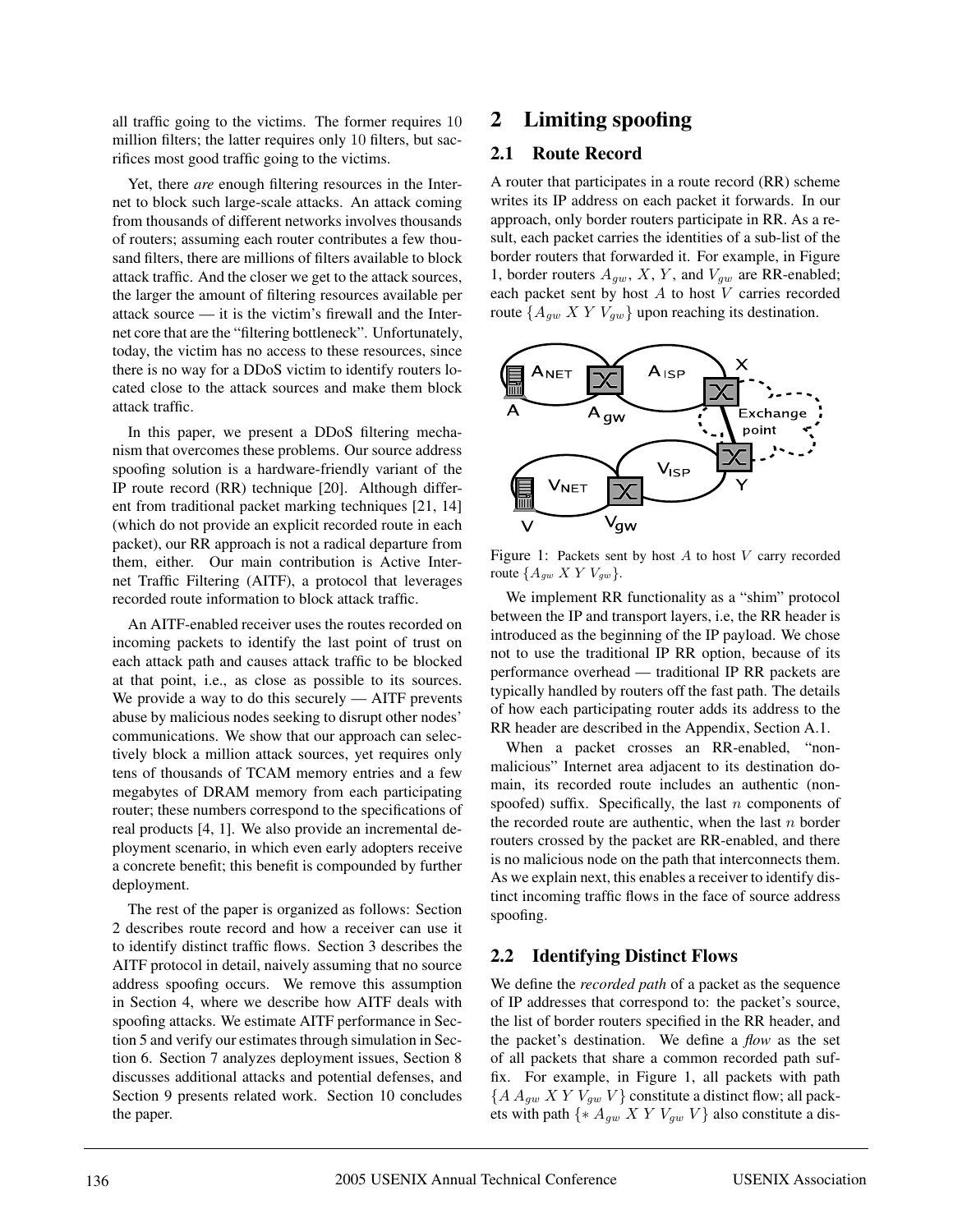tinct (aggregate) flow. We use  $F\{P\}$  to refer to flow F with recorded path P.

A DDoS victim feeds recorded paths into a local policy module, which classifies incoming traffic in distinct flows, decides which ones are undesired and forms filtering requests against them. The operation of the policy module depends on the specific service run by the victim and is outside the scope of this paper. We call it a "policy module", because it determines a "defense policy", i.e, which flows must be blocked. AITF (described in the next section) is the mechanism that enforces the chosen policy.

It is up to the policy module to classify incoming traffic in multiple "flow levels", in order to identify undesired flows in the face of source address and path spoofing. For example, consider that in Figure 1 attack source A is sending high-rate traffic to victim  $V$ . If network  $A_{NET}$  prevents source address spoofing, V can easily identify  $F_1\{A\ A_{qw}\ X\ Y\ V_{qw}\ V\}$  as a high-rate flow and, thus, undesired. If  $A$  is able to spoof multiple source IP addresses, V can only identify  $F_2\{ * A_{qw} \mid X \mid Y \mid V_{qw} \mid V \}$ as the undesired flow.

Once the policy module identifies an undesired flow, it sends a filtering request to the local AITF process. AITF does not assume that the recorded path of an undesired flow coincides with its real path. I.e., if the policy module identifies  $F\{* A_{qw} \mid X \mid Y \mid V_{qw} \mid V\}$  as an undesired flow, this only means that the victim does not want to receive any more packets with this recorded path; it does not necessarily mean that these packets are indeed forwarded by  $A_{gw}$ ,  $X$ , and  $Y$ .

## **3 Basic AITF Protocol**

We start with an overview of the protocol (Section 3.1) and terminology (Section 3.2); we describe our algorithm incrementally, through Sections 3.3, 3.4, 3.5, and 3.6; we discuss appropriate values for its parameters in Section 3.7. To simplify description, we naively assume that no source address/path spoofing occurs — we remove this assumption in the next section.

### **3.1 Overview**

Upon identifying an undesired flow, the victim sends a filtering request to its gateway ( $V_{qw}$  in Figure 1). The victim's gateway temporarily blocks the undesired flow and identifies the border router located closest to the attack source(s) — call it the *attack gateway* ( $A_{gw}$  in Figure 1). Then, the victim's gateway initiates a "counterconnection" setup with the attack gateway, i.e., an agreement not to transmit certain packets — the opposite of a TCP connection setup, which is an agreement to exchange packets. As soon as the counter-connection setup

is completed, the victim's gateway can remove its temporary filter. If the attack gateway does not cooperate, the victim's gateway can *escalate* the filtering request to the next border router closest to the attack gateway  $(X)$ in Figure 1). Escalation can continue recursively until a router along the attack path responds and a counterconnection setup is completed. If no router responds, attack traffic is blocked locally by the victim's gateway. However, as we will see, AITF both assists and motivates routers close to the attack source(s) to help block attack traffic.

### **3.2 Terminology**

The recorded path  $P$  of an undesired flow has form  $\{A A_{qw} ... V_{qw} V\}$ , where

- A is the "attack source", i.e., the node thought to be generating the undesired traffic; if  $A = *$ , all traffic through  $A_{gw}$  is undesired.
- $A_{qw}$  is the "attack gateway", i.e., the border router thought to be closest to A.
- $V_{gw}$  is the "victim's gateway", i.e., the border router closest to the victim.
- $V$  is the victim.

We assume that the only node affected by the attack is  $V$ ; e.g., if this is a flooding attack, the only part of the network that is congested is the tail-circuit from  $V_{gw}$ to V. If  $V_{gw}$  were also affected, it itself would be the "victim", and its closest upstream border router would be the "victim's gateway".

### **3.3 Blocking Close to the Attack Source**

As shown in Figure 2, AITF involves 4 entities:

- 1. The victim V sends a filtering request to  $V_{gw}$ , specifying an undesired flow F.
- 2. The victim's gateway  $V_{gw}$ :
	- (a) Installs a temporary filter to block F for  $T_{tmp}$ seconds.
	- (b) Initiates a 3-way handshake with  $A_{qw}$ .
	- (c) Removes its temporary filter, upon completion of the handshake.
- 3. The attack gateway  $A_{gw}$ :
	- (a) Responds to the 3-way handshake.
	- (b) Installs a temporary filter to block  $F$  for  $T_{tmp}$ seconds, upon completion of the handshake.
	- (c) Sends a filtering request to the attack source A, to stop F for  $T_{long} \gg T_{tmp}$  minutes.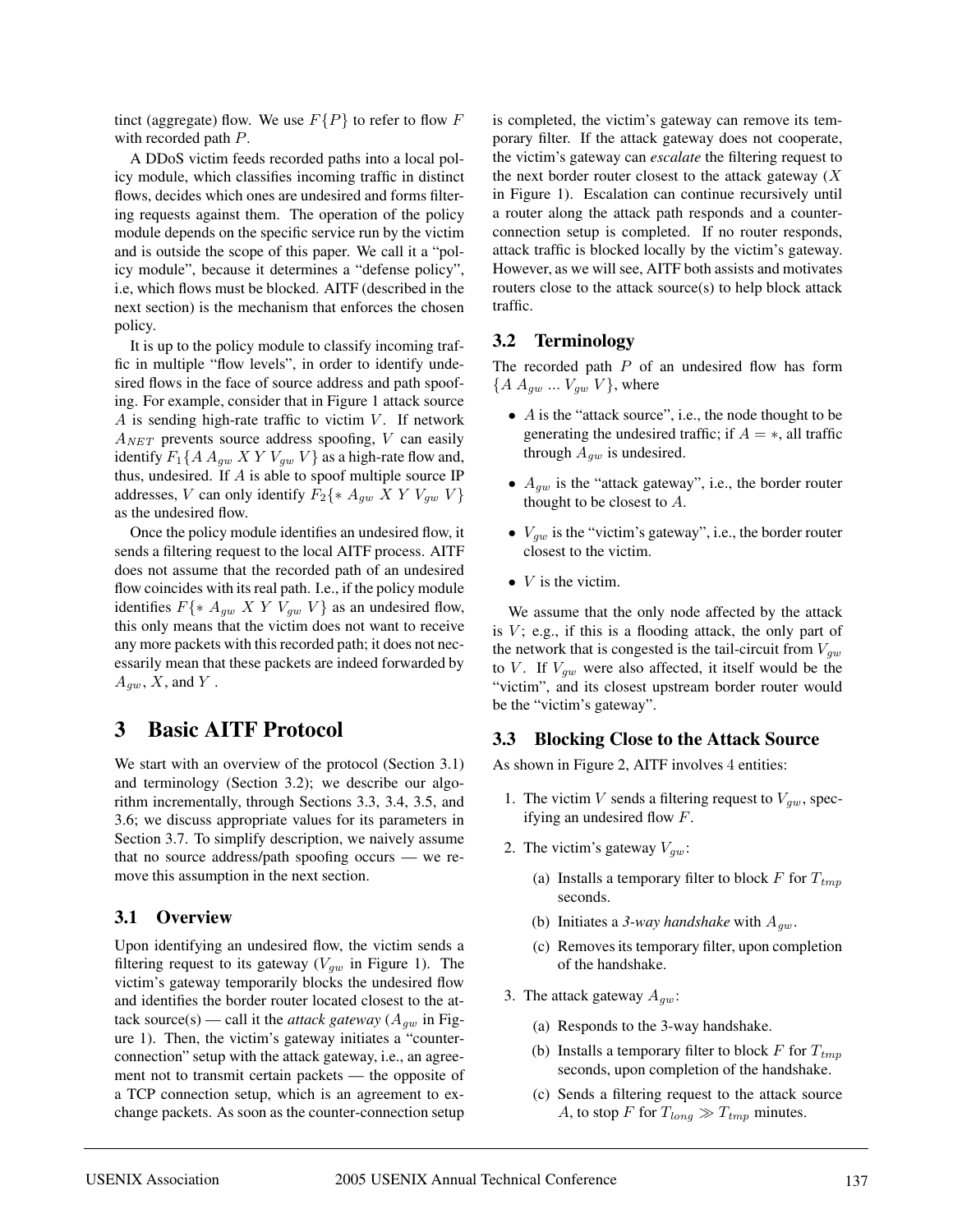- (d) Removes its temporary filter, if  $A$  complies within  $T_{tmp}$  seconds; otherwise, it disconnects A.
- 4. The attack source A stops F for  $T_{long}$  minutes or risks disconnection.

All filtering requests are rate limited. I.e., the victim's gateway accepts a limited rate of requests from each alleged victim. Similarly, the attack gateway (i) accepts a limited rate of requests (handshake initializations) from each alleged victim gateway and (ii) sends a limited rate of requests to each alleged attack source.

The reason for the temporary filter on the victim's gateway is to immediately protect the victim until the attack gateway takes responsibility. The reason for directly contacting the attack gateway is to avoid creating a filtering bottleneck in the Internet core. Finally, the reason for the 3-way handshake is to enable the attack gateway to verify that the requester of the filter is indeed on the path to the alleged victim; the handshake is further explained next.

#### **3.4 Securing Edge-to-edge Communication**

The 3-way handshake is depicted in Figure 2:  $V_{qw}$  sends to  $A_{qw}$  a request to block F;  $A_{qw}$  sends to V a message that includes F and a nonce;  $V_{gw}$  intercepts the message and sends it back to  $A_{qw}$ .





 $V_{gw}$  proves its location on the path to V by intercepting the nonce sent to  $V$ . This prevents malicious node M, located off the path from  $A_{qw}$  to  $V_{qw}$ , from causing a filter to be installed at  $A_{gw}$  and block traffic to V. By picking a sufficiently large and properly random value for the nonce, it can be made arbitrarily difficult for M to guess it (see Section 5.4).

To avoid buffering state on incomplete 3-way handshakes,  $A_{gw}$  computes the nonce as follows:

$$
nonce1 = hash_{key}(F)
$$

where  $key$  is a local key and  $hash$  is a keyed hash function. To verify the authenticity of a completion message,  $A_{qw}$  just hashes the flow included in the message and compares the result to the nonce included in the message (similar to the TCP SYN-cookie technique [13]).

### **3.5 Identifying Liars**

With what we have described so far, there are two entities that can lie: (i) An attack source can pause an undesired flow (to avoid disconnection) and resume as soon as the attack gateway has removed its temporary filter. (ii) An attack gateway can pause an undesired flow and resume as soon as the victim's gateway has removed its temporary filter. To catch such liars, we introduce the *shadow filtering table*.

Every time a gateway removes a temporary filter from its TCAM, it creates a copy in DRAM that expires after  $T_{long}$ . This "shadow filter" helps check whether the corresponding undesired flow is released prematurely (before  $T_{long}$ ) by its source. For example, suppose attack gateway  $A_{qw}$  has already told attack source A to block F; now suppose  $A_{qw}$  receives a new filtering request against  $F$  and installs a new temporary filter; if the new filter catches F traffic,  $A_{qw}$  checks its shadow filtering table, finds out that a shadow filter for  $F$  already exists (i.e., A has already been told to stop once) and disconnects A.

The victim's gateway uses the same technique to check whether the attack gateway keeps the undesired flow blocked for  $T_{long}$  minutes. The only difference is that the attack gateway has to be caught violating the filtering agreement twice to be classified as "lying" — the first time could be due to a lying attack source, so the attack gateway is given the benefit of the doubt once.

## **3.6 Dealing with Non-Cooperative Gateways**

An attack gateway can deal with a non-cooperative attack source by disconnecting it. This is possible because the attack gateway is the border router providing Internet connectivity to the attack source. The victim's gateway can obviously not deal with a non-cooperative attack gateway the same way, since they belong to separate (not even peering) administrative domains. To address this, we introduce *escalation*.

An attack gateway is classified as "non-cooperative", if it does not respond to the handshake or responds, but is caught violating the filtering agreement twice. In that case, the victim's gateway can "escalate" the filtering request to the border router that follows the noncooperative attack gateway on the flow's path. The new attack gateway is requested to block all traffic from the last non-cooperative attack gateway to the victim. For example, in Figure 1,  $V_{gw}$  first contacts  $A_{gw}$  asking it to block all traffic from A to V. If  $A_{gw}$  does not cooperate,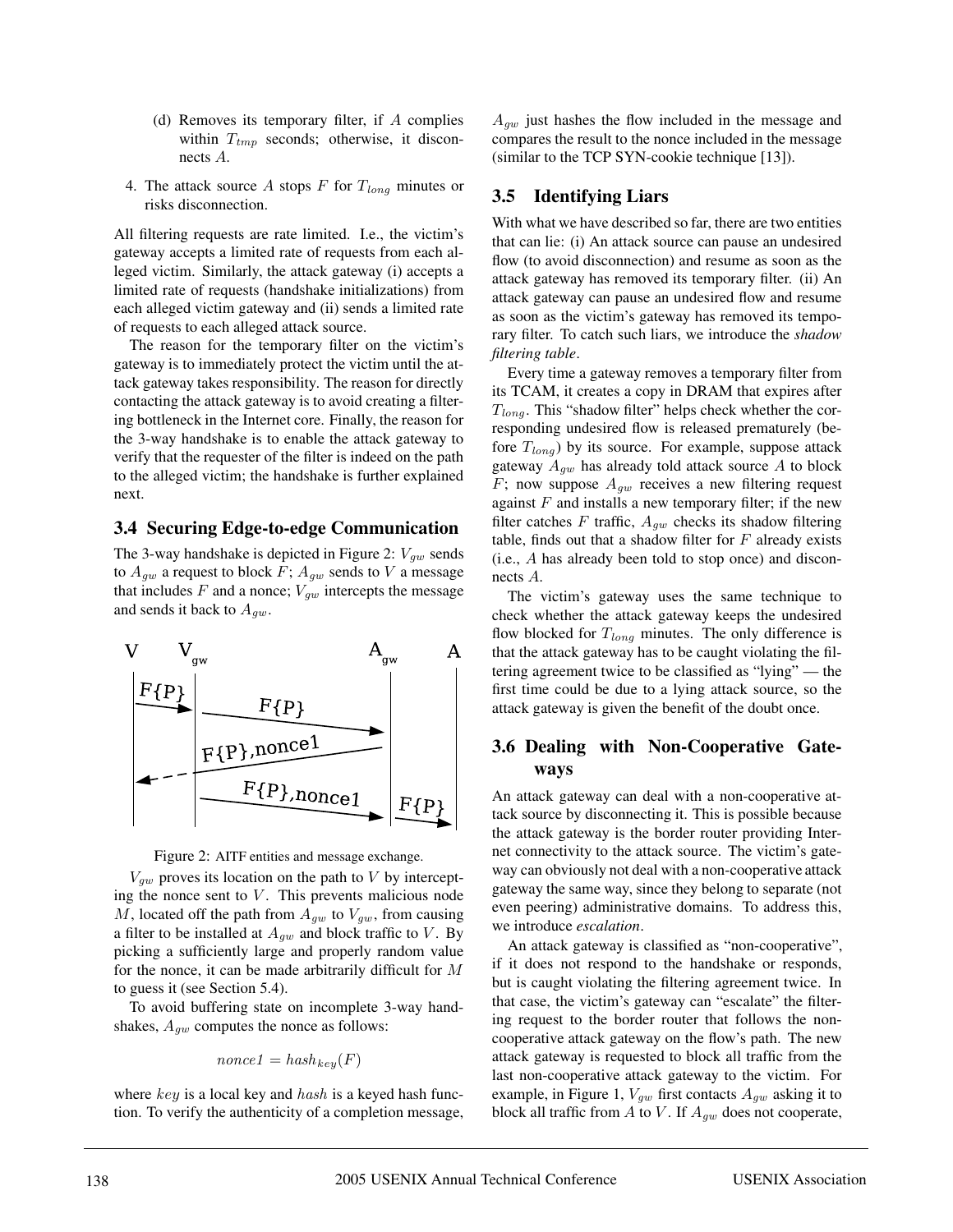$V_{gw}$  can contact X asking it to block all traffic from  $A_{gw}$ to  $V$ . Simply said, an attack gateway either cooperates and blocks traffic from its misbehaving client(s) to the victim, or risks losing its connectivity to the victim overall. This is a strong incentive to cooperate, especially when the victim is a popular public-access site like eBay or Amazon.

There are cases in which escalation is good, and cases in which it is bad. E.g., if eBay is losing most of its good traffic to a severe flooding attack, it makes sense to block access from non-cooperative attack gateways in order to preserve connectivity to the rest of the world. On the other hand, if eBay wants to get rid of a couple of annoying AOL clients, it does not make sense to block the entire AOL, even if its gateway does not cooperate. Deciding whether escalation is a good or a bad idea is the responsibility of the policy module. The policy module communicates its decision by declaring (or not) an undesired flow "escalatable".

The victim's gateway escalates a filtering request if and only if (i) the corresponding flow is escalatable and (ii) local filter utilization has exceeded a pre-configured threshold. Otherwise, the undesired flow is blocked locally for  $T_{long}$  minutes.

A smart attack source can introduce multiple fake components in the beginning of the RR header and make the victim's gateway escalate multiple times (as many as the fake components), before it actually contacts an authentic border router. To avoid such abuse, a DDoS victim can simply ignore the first components of "suspiciously" long paths when classifying flows. For example, 95% of Internet domains are no more than 6 hops apart [17]. So, a DDoS victim can consider only the last 6 components of the RR header when classifying flows. This limits the number of unsuccessful escalation attempts to  $6 - n$ , where *n* is the number of RR/AITFenabled, cooperative border routers on the attack path. However, this also sacrifices the traffic of good sources collocated with bad sources, in networks that are more than 6 domains away from the victim. The policy module must decide whether keeping this traffic is worth the unsuccessful escalation attempts.

### **3.7 Filter Timeout Values**

The goal of a temporary filter on the victim's gateway is to block an undesired flow until the corresponding handshake is complete. Considering that Internet roundtrip times range from 50 to 200 msec, a "safe" value is  $T_{tmp} = 1$  sec.

The choice of the long-term filter timeout  $T_{long}$  involves the following trade-off: An attack source A is typically an "innocent" end-host compromised through a worm. A large  $T_{long}$  of, say, 30 minutes guarantees that



Figure 3: Malicious node M pretends to be at Stanford and sends undesired traffic to eBay; its packets carry (spoofed) recorded path  $\{ * A_{gw} V_{gw} eBay \}.$ 

the victim  $V$  will not receive any undesired traffic from the corresponding attack source A for at least 30 minutes; on the other hand, it also guarantees that  $V$  will not receive any traffic at all from  $A$ , even if  $A$  is appropriately patched before  $T_{long}$  expires. Section 5 explains how exactly the value for  $T_{long}$  affects AITF performance.

## **4 Adding Resistance to Spoofing**

As presented thus far, AITF is effective only if deployed in a significant portion of the Internet, adjacent to the victim's network. Otherwise, a malicious node can use path spoofing and abuse AITF to disrupt other nodes' communications. We illustrate with an example.

Figure 3 illustrates an early deployment stage, where only eBay and Stanford have deployed RR and AITF. Traffic sent by Stanford hosts to eBay has path  $\{ * A_{qw} \; V_{qw} \; eBay \}.$  Malicious node M spoofs this path and sends to eBay high-rate traffic that appears to be coming from Stanford.  $V_{gw}$  requests from  $A_{gw}$  to stop; although  $A_{qw}$  agrees,  $V_{qw}$  continues to see highrate traffic from Stanford; it falsely concludes that  $A_{gw}$ is non-cooperative and blocks all traffic from Stanford to eBay.

To prevent this abuse, we augment the recorded path with randomized components. Now each RR-enabled border router that forwards a packet writes on the packet (i) its IP address and (ii) a random value that depends on the packet's destination. By picking a sufficiently large and properly random value, it can be made arbitrarily hard for malicious off-the-path nodes to guess it (see Section 5.4). For example, in Figure 3, traffic sent by Stanford to eBay, has recorded path  $\{ * A_{aw}: R_1 \, V_{aw} :$  $R_2$  eBay}, where  $R_1$  and  $R_2$  are random values inserted by  $A_{qw}$  and  $V_{qw}$  respectively. To avoid keeping per destination state, each router computes the random value to insert in each packet as follows:

$$
R = hash_{key}(D)
$$

where  $key$  is a local key, hash is a keyed hash function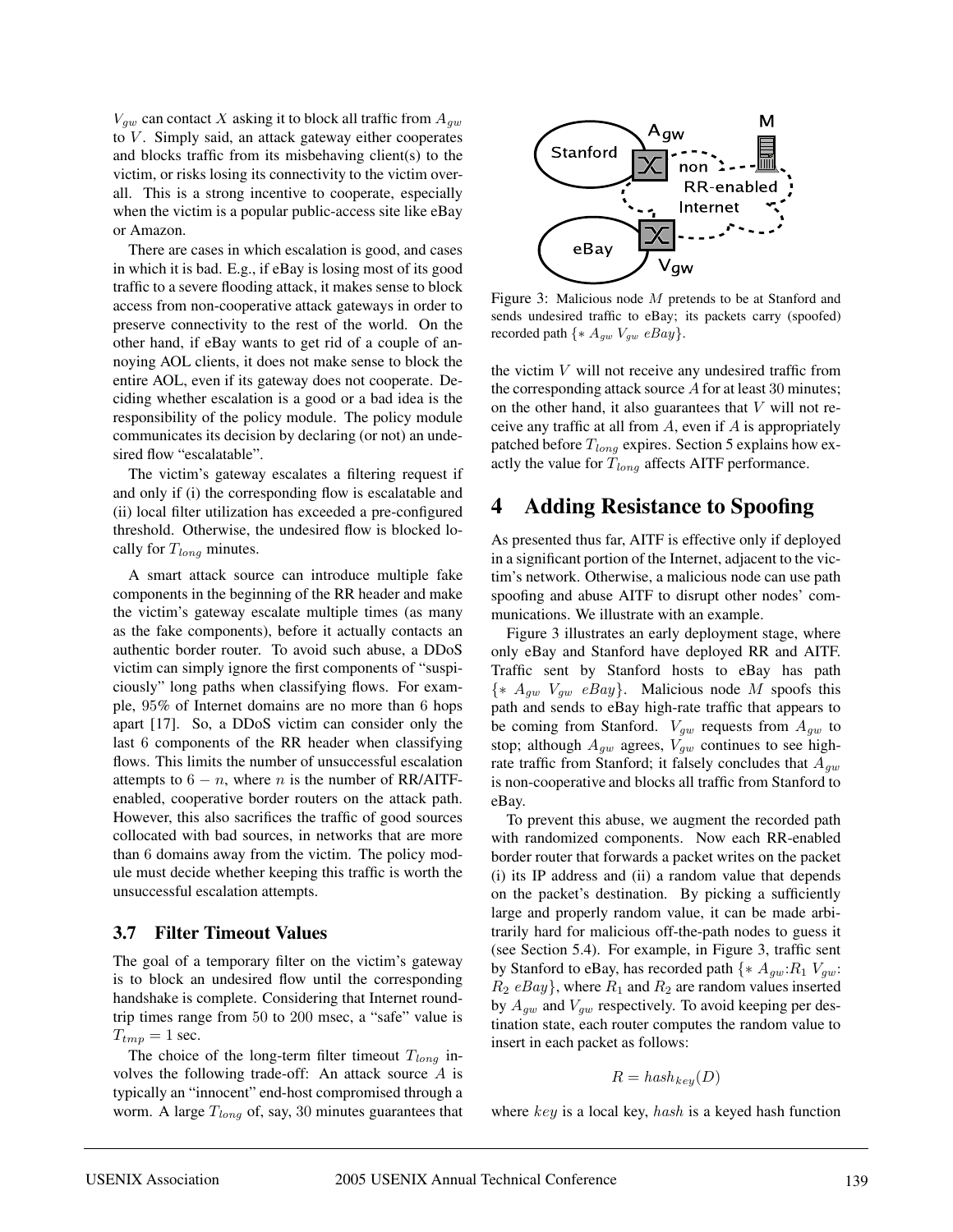and D is the packet's destination.

When  $A_{qw}$  receives a request to block undesired flow  $F{P}$ , it checks whether it indeed forwarded F, i.e., whether  $P$  includes the correct random value. If yes,  $A_{qw}$  commits to filter F by responding to the handshake as described in Section 3.4. Otherwise,  $A_{gw}$  responds with the "authentic" path  $P'$ , i.e., the path that includes the correct random value. So, if the victim's gateway sends a filtering request with a spoofed path, the handshake consists of just two messages, depicted in Figure 4.



Figure 4:  $V_{gw}$  sends a filtering request against spoofed flow  $F{P}$  that appears to be coming from  $A_{gw}$ ;  $A_{gw}$  responds with the authentic path  $P'$ , which includes the correct random value inserted by  $A_{gw}$  in all packets addressed to V. We added one more nonce, to enable  $V_{gw}$  to verify that the response with the authentic path is indeed coming from  $A_{gw}$ .

The victim's gateway uses the authentic path  $P'$  to recognize spoofed traffic that claims to be coming from  $A_{qw}$ and block it. For example, in Figure 3,  $V_{gw}$  blocks everything that appears to be forwarded by  $A_{gw}$  but does not include  $A_{gw}$ 's correct random value  $R_1$ , i.e.,  $V_{gw}$  blocks traffic with path  $\{ * A_{gw}: R_1 V_{gw} eBay \}$ . Note that in the specific example,  $V_{gw}$  can only block this traffic locally — escalation is not an option, since no other domain has deployed AITF.

We defer answering the following questions to later sections: (i) Exactly how large must each random component be? (ii) A router computes its random values based on a local key; how often does this key expire? (iii) When the local key changes, all random values communicated to victim gateways as part of the handshake become invalid; does the router notify the corresponding victim gateways?

## **5 Evaluation**

In this section, we use back-of-the-envelope calculations to show that (i) a victim can have an undesired flow blocked within milliseconds; (ii) the victim's gateway can block a certain number of undesired flows with two orders of magnitude fewer filters than flows and a reasonable amount of DRAM; and (iii) the probability of abusing AITF can be made arbitrarily low.

#### **5.1 Filtering Response Time**

We define *filtering response time*  $T_{fr}$  as the time that elapses from the moment the victim sends a filtering request against an undesired flow, until the victim stops receiving the flow. With AITF, this is equal to the oneway delay from the victim to the victim's gateway plus the negligible overhead of processing the filtering request and installing the corresponding temporary filter. I.e., filtering response time is a few milliseconds.

If there are compromised routers on the flow's path, they can agree to filter the flow and later break the agreement — recall that each attack gateway is given two chances to cooperate. This results in the victim receiving "spikes" of the undesired flow after  $T_{fr}$ . Spikes are spaced out by at least  $T_{tmp}$  seconds; the number of spikes is bounded from above by  $2 \times n$ , where *n* is the number of compromised routers on the flow's path. The effect of these spikes on the victim is insignificant, as we demonstrate with later simulation results.

#### **5.2 Filtering Rate, Capacity and Gain**

In this section, we examine three basic AITF properties: how much attack traffic it blocks, how fast it does so, and at what cost. To quantify these properties, we use three simple metrics: the *filtering rate* of a router is the number of flows that the router can block every second; the *filtering capacity*, is the number of flows that the router can keep blocked simultaneously; the *filtering gain* is the number of blocked flows divided by the required number of filters:

$$
G = \frac{N_{flows}}{N_{filters}}
$$

For example,  $G = 1$  flow/filter means that the router uses 1 filter to keep 1 flow blocked.

**Victim's gateway — best-case scenario**: Assume all attack gateways cooperate and all attack sources comply with their gateways to avoid disconnection. In this case, every time  $V_{qw}$  satisfies 1 filtering request, it spends 1 filter for  $T_{tmp}$  seconds and causes 1 flow to be blocked for  $T_{long}$  minutes. Thus, if  $V_{gw}$  uses  $N_{filters}$  filters, it achieves filtering rate  $\frac{N_{filters}}{T_{tmp}}$  flows/sec, filtering capacity  $\frac{N_{\text{filters}} \times T_{\text{long}}}{T_{\text{tmp}}}$  flows, and filtering gain

$$
G = \frac{T_{long}}{T_{tmp}}
$$

For example, assume  $T_{tmp} = 1$  sec and  $T_{long} = 10$  min. With 10,000 filters,  $V_{qw}$  blocks 10,000 flows/sec and keeps 6, 000, 000 flows blocked simultaneously.

If certain attack gateways and/or attack sources do not cooperate, undesired flows occur more than once. Suppose each undesired flow occurs on average  $n$  times. In this case,  $V_{qw}$  spends *n* temporary filters to cause 1 flow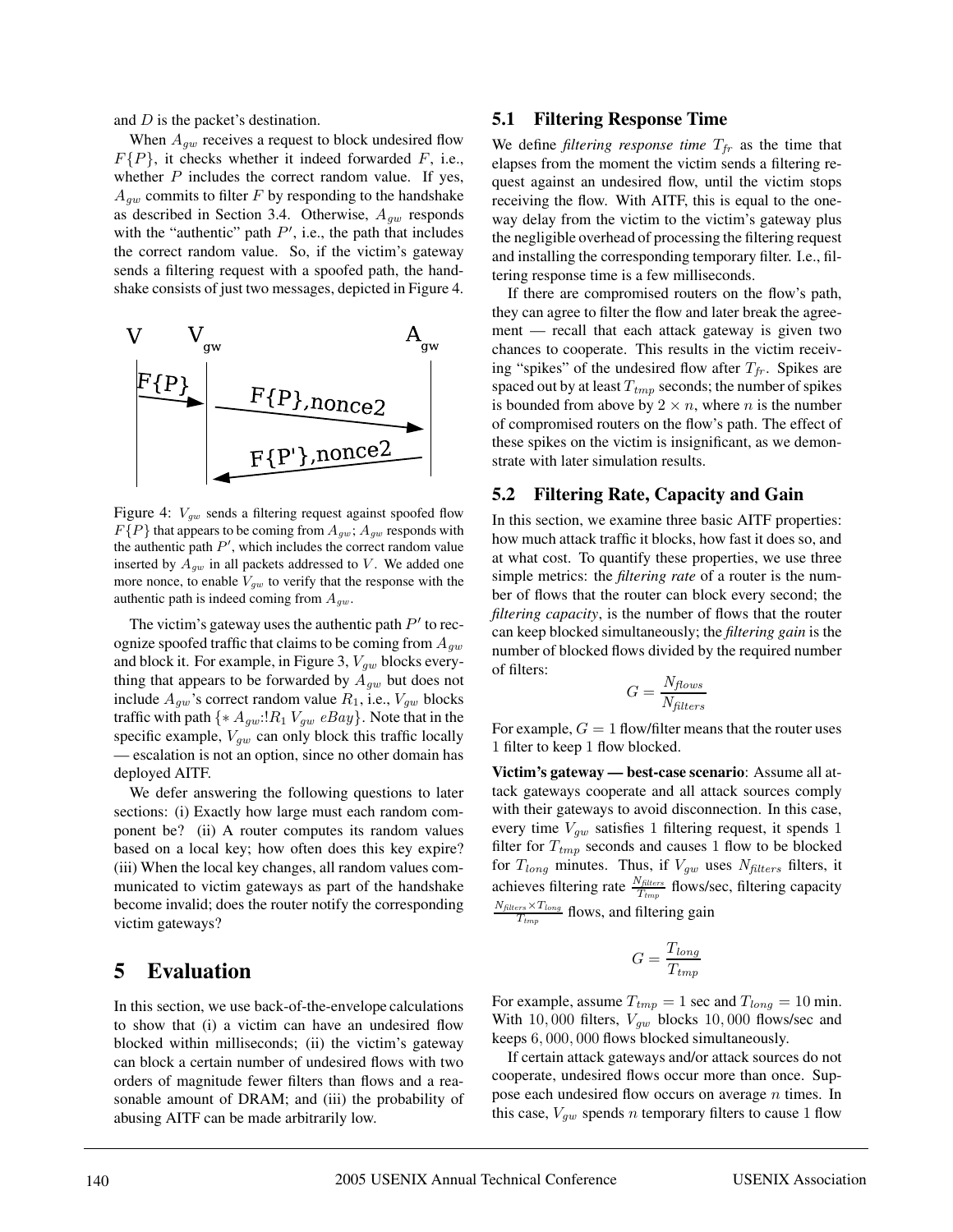to be blocked for  $T_{long}$  minutes. Thus, filtering rate, capacity and gain drop by a factor of  $n$ . For example, if all attack sources lie to their gateways, each undesired flow occurs twice. Then, with 10,000 filters,  $V_{qw}$  blocks 5, 000 flows/sec and keeps 3, 000, 000 flows blocked simultaneously.

**Victim's gateway — worst-case scenario**: Now assume that none of the attack gateways cooperates, filter utilization exceeds its threshold,  $V_{gw}$  escalates all filtering requests, and all escalation attempts fail. In this situation,  $V_{qw}$  blocks traffic from all attack gateways to the victim locally, which means that with 1 filter,  $V_{qw}$  keeps 1 flow blocked. I.e.,  $V_{gw}$  achieves filtering gain  $G = 1$ .

So, the maximum number of filters ever needed on  $V_{gw}$  to protect a single victim equals the total number of potential attack gateways. Note that this holds even if all undesired flows are spoofed  $-V_{gw}$  ends up *accepting* one flow from each alleged attack gateway, so it still needs as many filters as there can be attack gateways.

Surprisingly, the number of potential attack gateways is only a few tens of thousands. According to BGP data from Route Views [3] (retrieved in February 2005), there are currently 19, 230 Autonomous Systems (ASes); of these, roughly 90% correspond to edge domains, while the rest are Internet Service Providers (ISPs). We processed the data with Gao's algorithm for inferring AS relationships [15] to get the number of providers per edge domain. Assuming a separate border router per customer-provider pair, there are only tens of thousands of border routers that could act as attack gateways.

To summarize, there may be millions of attack sources, but there are only tens of thousands of edge domains to host them. A router cannot accommodate a million filters, but it does accommodate tens of thousands. So, if eBay is under attack, eBay's gateway may be unable to locally block each attack source individually, but it *is* able to locally block each edge domain individually  $-$  i.e., each edge domain that does not cooperate to block its own misbehaving clients.

**Attack gateway**: Every time  $A_{qw}$  completes a handshake, it spends 1 filter for  $T_{tmp}$  seconds and causes 1 flow to be blocked. If the attack source complies (to avoid disconnection), the flow remains blocked for  $T_{long}$ minutes, as requested. So, with  $N_{filters}$  filters,  $A_{gw}$ blocks  $\frac{N_{filters} \times T_{long}}{T_{tmp}}$  flows, i.e.,  $A_{gw}$  achieves filtering gain  $G = \frac{T_{long}}{T_{tmp}}$ . For example, assume  $T_{tmp} = 1$  sec and  $T_{long} = 10$  min. Suppose  $A_{gw}$  provides connectivity to 64, 000 hosts (a class B network). With 256, 000 filters,  $A_{qw}$  blocks 2, 400 flows from each one of its clients.

If an attack source does not comply, the corresponding flow recurs before  $T_{long}$  minutes,  $A_{gw}$  completes a second handshake and spends again a temporary filter for  $T_{tmp}$  seconds. However, the attack source gets disconnected, which means that it does not come back online, unless it has been cleaned and patched. Thus, if attack sources do not comply, the filtering gain of the attack gateway actually increases, because infected hosts get disconnected, and  $A_{qw}$  does not have to filter their traffic again.

#### **5.3 DRAM Requirements**

**Shadow memory:** Both  $V_{gw}$  and  $A_{gw}$  keep a shadow filter for each flow that has been blocked. So, the maximum number of used shadow filters equals the maximum number of flows simultaneously blocked (i.e., the filtering capacity). Each shadow entry has form  $\{A \ A_{gw} :$  $R \ldots V_{gw}$  V }. Assuming R is 64 bits long (see Section 5.4) and flows are classified/filtered based on the last 6 components of their path, each shadow entry is 320 bits wide ( $2 \times 32$  bits for the IP source and destination,  $6 \times 32$ bits for the non-random RR path components, and 64 bits for R). So, to keep a million flows blocked,  $V_{qw}$  needs about 40 MB of DRAM.

Note that DRAM is not the resource bottleneck; if it were not for the limited number of wire-speed filters, 40 GB of shadow memory would be enough to keep 1 billion undesired flows blocked.

**Long-term filters on attack source**: An attack source is not necessarily a malicious or compromised node; it is simply the sender of a traffic flow deemed undesired by its recipient. An "innocent" host classified as an attack source needs long-term filters to remember which receivers do not want its traffic (and avoid disconnection). Specifically, to satisfy  $n$  requests/sec by its provider, the host needs  $n \times T_{long}$  filters. However, as opposed to wirespeed filters on routers, software filters on end-hosts are not a scarce resource.

Note that A does not risk disconnection for not satisfying requests beyond the agreed rate — a correctly functioning provider does not overload a customer with filtering requests and then disconnect the customer for failing to satisfy them.

### **5.4 Probability of Abuse**

One potential attack against AITF is to try to guess the randomized RR header. For example, consider the topology of Figure 3 and suppose a set of malicious nodes (like M) spoof Stanford addresses and send high-rate traffic to eBay.  $V_{gw}$  contacts  $A_{gw}$ , gets the random value recorded by  $A_{qw}$  on all packets to eBay, and blocks all spoofed traffic. However, by sending a sufficiently large number of messages to eBay, the malicious nodes can try to guess the correct random value by brute force. If they succeed, they can successfully pretend to be Stanford hosts and potentially cause all traffic from Stanford to eBay to be classified as undesired and, thus, blocked.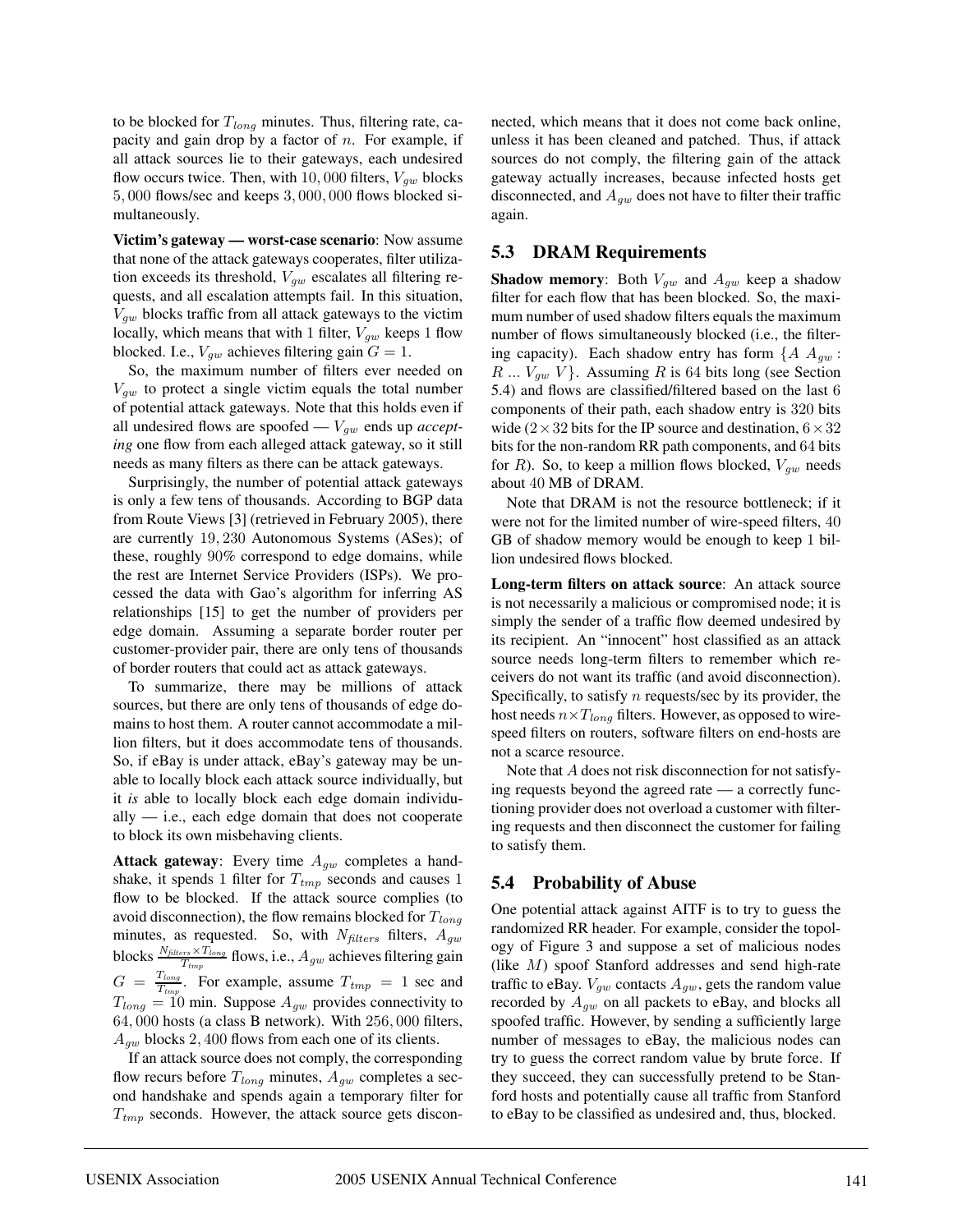To limit the probability of such abuse,  $A_{qw}$  changes the process by which it computes its random values every  $T_{change}$  minutes. If the random value is N bits long, to guess it with probability  $p$ , the malicious nodes must send  $p \times 2^N$  messages. The amount of time it takes to send that many messages to eBay is bounded from below by eBay's maximum packet reception rate B. So, if the random value is  $N$  bits long, the malicious nodes can guess it during one  $T_{change}$  interval with probability  $p = \frac{T_{change} \times B}{2^N}$ . The probability that the malicious nodes guess one random value in  $T_{guess}$  minutes is the probability that they guess the random value in any of the  $\frac{T_{guess}}{T_{change}}$  intervals:

$$
P_{guess} = 1 - \left(1 - \frac{T_{change} \times B}{2^N}\right)^{\frac{T_{guess}}{T_{change}}}
$$

For example, if eBay is connected through a 1 Gbps link, it receives up to  $1.95$  million packets/sec.<sup>1</sup> Suppose  $T_{change} = 10$  minutes and  $N = 64$  bits. The probability that the malicious nodes guess one random value in a month is  $2.74 \times 10^{-7}$ .

Changing the process that computes the random value creates the following problem: Suppose  $A_{qw}$  has communicated random values to a number of victim gateways; the moment it changes the process, all communicated random values become invalid. To avoid this problem, when  $A_{gw}$  responds to a handshake, it communicates to the victim's gateway, not only its current random value, but also the next  $\frac{T_{long}}{T_{change}}$  random values and when they will be valid. By choosing  $T_{change} = T_{long}$ ,  $A_{gw}$ must pre-compute one random value.

We should note that the size of the random value cannot be chosen solely based on the desired probability of abuse; it also affects the bandwidth overhead introduced by RR (because each RR-enabled border router adds a random value to each forwarded packet). We discuss RR bandwidth overhead in the Appendix, Section A.4.

Another potential attack against AITF is to try to compromise the 3-way handshake. For example, consider the topology of Figure 1 and suppose a set of malicious nodes pretend to be  $V$ 's gateway and initiate 3-way handshakes with  $A_{gw}$ , asking it to block all traffic to V. Assuming the malicious nodes are not on the path from  $A_{gw}$ to V, they do not see  $A_{gw}$ 's responses and the included nonce, necessary to complete the handshake. However, by sending a sufficiently large number of messages, they can guess the correct nonce by brute force. Following similar rational as above, the probability to guess one nonce in  $T_{guess}$  minutes depends on  $A_{qw}$ 's maximum packet reception rate. For example, if  $A_{qw}$  is connected through a 10 Gbps link, it receives up to 19.5 million packets/sec. Suppose  $T_{change} = 10$  minutes and the nonce size is 64 bits. The probability that the malicious nodes guess one nonce in a month is  $2.74 \times 10^{-6}$ . For a 128-bit nonce, the probability becomes  $1.3 \times 10^{-25}$ . Note that, unlike the random value, the nonce is not included in every packet forwarded by  $A_{qw}$ ; hence, the incentive to keep it small is less relevant.

### **5.5 Good Traffic Lost to Escalation**

Escalation blocks all traffic from a non-cooperative attack gateway  $A_{gw}$  to the victim; clearly, this can lead to loss of good traffic. The decision to escalate or not is made by the victim, because the victim is the only one who can quantify the value of  $A_{aw}$ 's good traffic versus the damage caused by  $A_{gw}$  's attack traffic. For example, suppose eBay is under attack by a million attack sources, all connected through AOL; at the same time, it is serving 1, 000 legitimate AOL clients. If the AOL gateway does not cooperate, only eBay can decide whether serving the 1, 000 good AOL clients is worth sustaining the 1, 000, 000 bad ones.

Whether a flow is "escalatable" or not depends on the policy module. Hence, we cannot compute a general estimate of the percentage of good traffic lost to escalation. However, we do implement a simple policy module in our simulation, and show how its decisions affect the victim's good traffic.

## **6 Simulation Results**

We use real Internet routing table data to build a realistic simulation topology. We simulate different attack scenarios, where multiple attack sources (up to a million) attack a single victim, connected through a 100 Mbps link; the victim's gateway uses up to 10, 000 filters to protect the victim. For each scenario, we plot the bandwidth of the attack traffic that reaches the victim as well as the victim's goodput as a function of time, i.e., we show how fast attack traffic is blocked and how much of the victim's goodput is restored.

### **6.1 Framework**

We built our simulator within the Dartmouth Scalable Simulation Framework (DaSSF) [2]. To create our topology, we downloaded Internet routing table data from the Route Views project site [3]. We map each AS and each edge network to a separate AITF domain — we derive AS topology and peering relationships by applying Gao's algorithm for inferring inter-AS relationships [15] to the Route Views data; we derive edge network topology by roughly creating one edge network per advertised class A and class B prefix. Each AITF domain is represented by one AITF router. AITF routers are interconnected through OC-192 (9.953 Gbps) and OC-48 (2.488 Gbps) full-duplex links. End-hosts are connected to their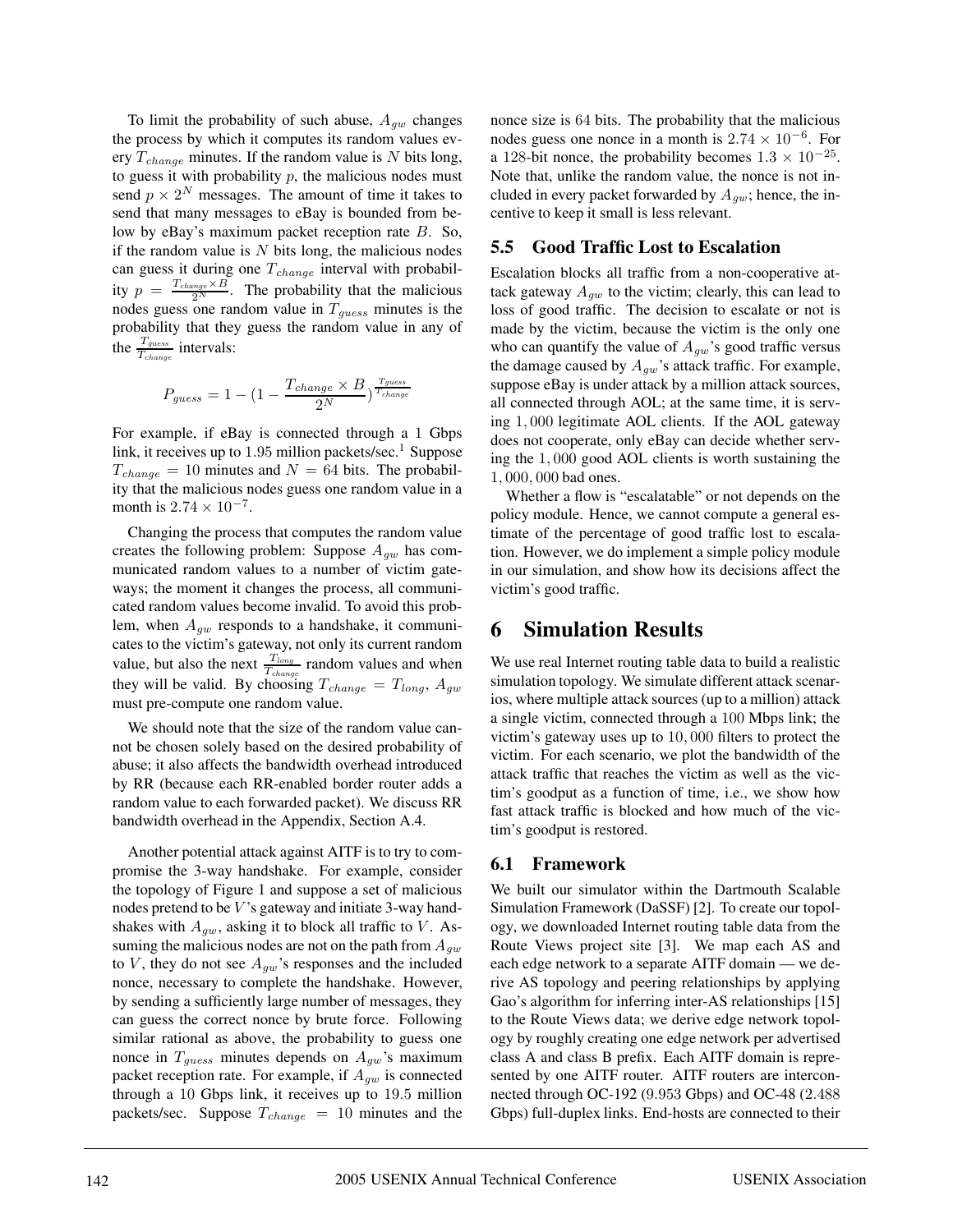

Figure 5:  $t = 1$  sec: attack starts;  $t = 2 - 3$  sec: V detects the attack and sends 10, 000 filtering requests to its gateway;  $t = 3 - 4$  sec: flows recur for the first time;  $t = 4 - 5$  sec: flows recur for the second time, and  $V_{gw}$  blocks all traffic from the compromised gateways.

routers through Fast (100 Mbps) and Thin (10 Mbps) Ethernet full-duplex links. Internet round-trip times average 200 msec. Host-to-router round-trip times average 20 msec. In all scenarios,  $T_{tmp} = 1$  sec and  $T_{long} = 2$ min.

#### **6.2 Filtering Response Time**

Our first experiment demonstrates that AITF achieves a filtering response time equal to the one-way delay from the victim to its gateway, i.e., on the order of milliseconds. It also demonstrates that "lying" gateways are quickly detected and blocked; the worst each lying gateway can do is cause up to two "spikes" spaced out by at least  $T_{tmp}$  seconds.

**Scenario 1**: The victim receives a flooding attack by 10, 000 attack sources, each behind its own attack gateway. The bandwidth of the attack (before defense) is 1 Gbps. All attack gateways are lying, i.e., they agree to block their undesired flows and then break the agreement.

Figure 5 illustrates that  $V_{gw}$  blocks attack traffic within milliseconds from the moment the attack is detected; attack traffic recurs twice and is completely blocked within 2 seconds.  $V_{qw}$  gives two chances to each attack gateway to honor its filtering agreement; when the attack gateways break their agreements twice, all their traffic to V is blocked. We run the experiment only for 10, 000 undesired flows (which allows the victim to have all of them blocked within 1 sec), so that the "spike" effect due to the recurring flows is visible.

#### **6.3 Filtering Gain**

The next two experiments demonstrate that the victim's gateway can achieve filtering gain on the order of hundreds, i.e., the victim's gateway blocks two orders of magnitude more flows than it uses filters.

**Scenario 2**: The victim receives a flooding attack by 100, 000 attack sources. The bandwidth of the attack



Figure 6:  $t = 0-1$  sec: V is receiving  $\sim 80$  Mbps of goodput;  $t = 1 - 2$  sec: attack drops V's goodput to 12% of original;  $t = 2$  sec: V starts sending 10,000 filtering requests/sec to its gateway;  $t = 12$  sec: V's goodput is restored to 100% of original.



Figure 7:  $t = 0-1$  sec: V is receiving  $\sim 80$  Mbps of goodput;  $t = 1 - 2$  sec: attack drives V's goodput to 12% of original;  $t = 2$  sec: V starts sending 10,000 filtering requests/sec to its gateway;  $t = 104$  sec: V's goodput is restored to 100% of original;  $t = 122$  sec: filtering requests start expiring, undesired flows are released and re-blocked, 10, 000 at a time.

(before defense) is 1 Gbps. The victim's goodput (before the attack) is approximately 80 Mbps. All attack gateways cooperate.

**Scenario 3**: Similar to scenario 2, but the victim receives a flooding attack by 1, 000, 000 attack sources.

Figures 6 and 7 show that, using 10,000 filters,  $V_{gw}$ blocks 100, 000 flows in 10 seconds and 1, 000, 000 flows in 100 seconds. Without AITF, a router needs a million filters to block a million flows; these experiments demonstrate that, with AITF,  $V_{gw}$  needs only ten thousand filters to block a million flows. Hence, AITF reduces the number of filters required to block a certain number of flows by two orders of magnitude — a critical improvement, since routers typically accommodate tens of thousands of filters, whereas DDoS attacks can easily consist of millions of flows. Figure 7 also reveals what happens after  $T_{long} = 2$  minutes. We assume that attack sources are "smart", i.e., they pause sending an undesired flow when so requested (to avoid disconnection) and they restart after  $T_{long} = 2$  minutes.

#### **6.4 Escalation and Lost Goodput**

The last two experiments illustrate the trade-off involved in policy decisions regarding non-cooperative gateways. The victim's gateway may decide to escalate and lose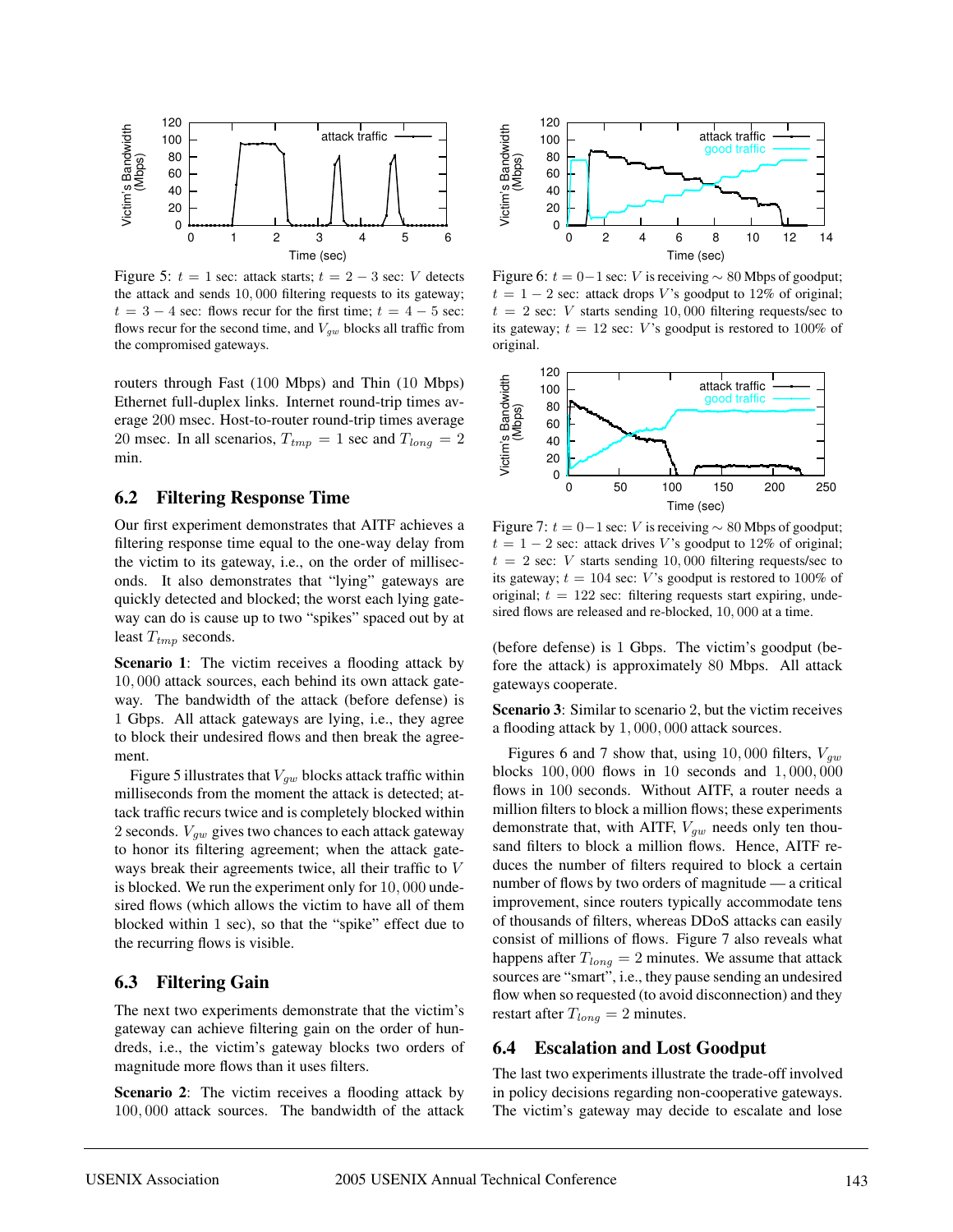

Figure 8:  $t = 0-1$  sec: V is receiving  $\sim 80$  Mbps of goodput;  $t = 1 - 2$  sec: attack drives V's goodput to 12% of original;  $t = 2$  sec: V starts sending 10,000 filtering requests/sec to its gateway;  $t = 2 - 8$  sec: half of the attack gateways do not cooperate, so  $V_{gw}$  escalates and blocks all their traffic;  $t = 8$ sec:  $V$ 's goodput is restored to 50% of original.

all traffic from a non-cooperative gateway to the victim; alternatively, it may decide to locally block as many undesired flows as possible and let the rest through. Although we did not implement a complete policy module, we choose two "extreme" scenarios, each favoring a different decision, implement the best policy for each scenario, and show the results.

**Scenario 4**: The victim receives a flooding attack, but, this time, half of the attack gateways are noncooperative. Good and bad sources are collocated, i.e., evenly distributed behind the same gateways. The attack comes from 100, 000 attack sources; attack bandwidth (before defense) is 1 Gbps. The victim's goodput (before the attack) is approximately 80 Mbps.

Figure 8 shows that, using 10,000 filters,  $V_{gw}$  restores 50% of the victim's goodput in 6 seconds. In this scenario, attack traffic has 10 times the rate of good traffic. The policy module chooses to block all traffic from noncooperative attack gateways. This cannot make things any worse, since most good traffic is being dropped anyway due to the flood; on the contrary, it allows good traffic from cooperative gateways to get through.

**Scenario 5**: In this scenario, all attack gateways are noncooperative, and good and bad sources are collocated. However, the attack comes from fewer attack sources (20, 000) and consumes lower bandwidth (160 Mbps, before defense). The victim's goodput (before the attack) is approximately 80 Mbps.

Figure 9 shows that, using 10, 000 filters,  $V_{aw}$  restores 75% of the victim's goodput in a few milliseconds from the moment the attack is detected. This scenario is trickier than the previous one, because attack traffic has only twice the rate of good traffic. In this case, escalating would be disastrous — it would drop goodput to  $0$ , because good and bad sources are collocated. The policy module chooses to block as many flows as possible locally and let the rest through. This results in half the attack traffic being dropped and half getting through,



Figure 9:  $t = 0-1$  sec: V is receiving  $\sim 80$  Mbps of goodput;  $t = 1-2$  sec: attack drives V's goodput to  $\sim 50\%$  of original;  $t = 2$  sec: V starts sending 10,000 filtering requests/sec to its gateway; none of the attack gateways cooperate, so  $V_{qw}$  blocks locally as many flows as possible and lets the rest through;  $t =$ 2 − 3 sec: V's goodput is restored to  $\sim$  75% of original.

which allows only 75% of the victim's goodput to get through. I.e., the victim prefers to sustain some attack traffic from non-cooperative attack gateways, rather than sacrificing all their good traffic.

## **7 Deployment**

This section describes how AITF can be deployed in today's Internet. We also consider the incentives for early adopters and compatibility with legacy hosts.

### **7.1 Model**

Rather than requiring every Internet router to support AITF, it is sufficient for the border routers between administrative domains to support it. We introduce the notion of an *AITF domain* as an administrative domain whose border routers are AITF-enabled.

An AITF domain has a *filtering contract* with each local end-host and peering domain. Such a contract specifies a maximum filtering request rate, i.e., the maximum rate at which the AITF domain can send/receive requests to block undesired flows to/from each end-host and peering domain. An AITF domain enforces the specified rates and indiscriminately drops messages from an endhost/domain when that party exceeds the agreed rate.

In a way, an AITF domain is the "dual" of a BGP Autonomous System (AS): ASes exchange routing information, which communicates their willingness to relay certain packets. Similarly, AITF domains exchange filtering information, which communicates their *unwillingness* to receive certain packets. However, an AITF domain differs from an AS, in that it exchanges messages with other AITF domains that are not adjacent to it — recall that the victim's gateway talks directly to the attack gateway. It seems natural for every AS to map to a separate AITF domain. Popular public-access sites, like eBay or Amazon, may even deploy AITF on their corporate firewalls, to avoid sharing a victim's gateway with other customers of their AS.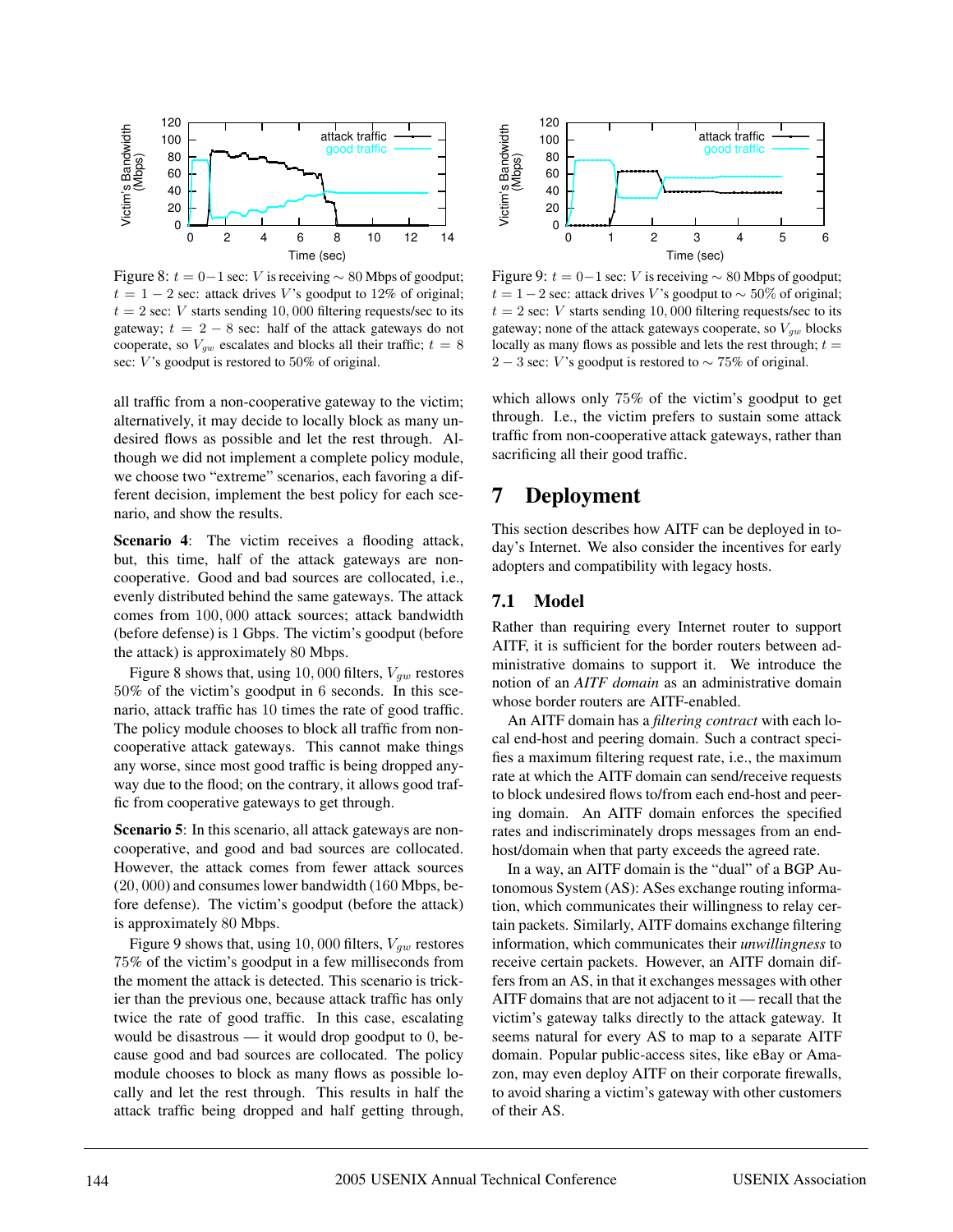Our position is that the filtering contract should be part of the Service Level Agreement (SLA) signed between the customer and the service provider. In this way, when a domain agrees to provide a certain amount of bandwidth to a customer, the provider also agrees to satisfy a certain rate of filtering requests coming from that customer. At the same time, the customer agrees to satisfy a certain rate of filtering requests coming from the provider. The customer-provider pair can be an end-host and an edge network, or an edge network and an ISP, or even a small ISP and a backbone network.

### **7.2 Incentive for Initial Deployment**

It makes sense for AITF deployment to begin at the edges: An edge network that hosts potential DDoS victims (e.g., a web hosting domain) deploys AITF to protect its clients; an edge network that hosts potential attack sources (e.g., a campus network or a dialup provider) deploys AITF to maintain its connectivity to public-access sites, even when these sites are under attack.

For example, in Figure 3, we depicted an early deployment stage, where only eBay and Stanford have deployed AITF. Suppose a worm compromises millions of attack sources, uniformly distributed across the Internet, and commands them to send high-rate traffic to eBay. Without AITF, there is nothing eBay can do; almost all its good traffic is lost in the flood. With AITF, eBay identifies the undesired flows coming from Stanford; eBay's gateway exchanges a handshake with Stanford's gateway, which agrees to block its undesired flows to eBay; eBay's gateway accepts all traffic from Stanford and drops (or rate-limits) all the rest — most good traffic to eBay is lost anyway due to the attack, so dropping traffic from AITF-unaware domains cannot make things worse. I.e., Stanford is the only domain that cooperates with eBay and, hence, the only domain to maintain its connectivity to eBay throughout the attack.

To conclude, the first domains to deploy AITF benefit, because they preserve their connectivity to each other in the face of DDoS attacks. As AITF deployment spreads, the benefit of AITF-enabled domains grows, because they maintain their connectivity to larger and larger portions of the Internet.

### **7.3 Compatibility with Legacy Hosts**

AITF involves a rather draconian measure against attack sources: Either they stop sending an undesired flow or they get disconnected. One could argue that malicious node M can abuse this measure to disconnect legacy host  $L: M$  sends a filtering request to  $L$ 's gateway to block all traffic from  $L$  to  $M; L$ 's gateway sends a similar request to  $L$  (which is ignored, since  $L$  is AITF-unaware); then M tricks L into sending it traffic (e.g., sends an ICMP request); as a result,  $L$ 's gateway disconnects  $L$ .

This scenario cannot happen. Recall that an AITF domain has a filtering contract with each of its customers; the contract specifies the maximum rate at which the domain sends filtering requests to the customer. An AITFunaware customer by definition has agreed to rate 0; hence, its provider never sends filtering requests to it.

A domain that deploys AITF either forces its end-hosts to deploy AITF as well, or accepts the cost of filtering their undesired flows; for example, L's gateway locally blocks all traffic from L to M for  $T_{long}$  minutes. The second option is more incrementally deployable, but requires more filtering resources from an attack gateway namely, as many filters as undesired flows generated by its end-hosts. As a compromise, a provider can charge legacy customers that do not support AITF, for the potential cost induced by their inability to block their undesired traffic themselves.

## **8 Discussion of Additional Attacks**

**Malicious nodes collocated with the victim**: The handshake between the victim's gateway and the attack gateway protects only the communication between these two entities; it does not protect the communication between the victim and the victim's gateway. A malicious endhost located on the same LAN with end-host V can clearly spoof  $V$ 's address, send filtering requests as  $V$ , and disrupt  $V$ 's communications.

An AITF domain can easily avoid such abuses by either preventing source address spoofing in its own network or authenticating local filtering requests. Note that the latter does not require any public key infrastructure; it only requires from each border router of an AITF domain to share a secret with each of the domain's customers.

**DDoS against AITF**: One could argue that a set of malicious nodes can launch the following attack against router  $A_{qw}$ : First, pretend they are victim gateways and send a high rate of filtering requests to exhaust  $A_{gw}$ 's filters. Once  $A_{qw}$ 's filters are exhausted, a malicious node located behind  $A_{gw}$  is commanded to start an undesired flow against, say, Google; Google asks from  $A_{gw}$  to stop,  $A_{gw}$  has no filters left and gets disconnected from Google.

The first thing to note is that the attack gateway uses the 3-way handshake to verify the "authenticity" of a filtering request, i.e., that the requester is on the path to the alleged victim. Once a request is deemed authentic, the identity of the requesting victim gateway is established, and the attack gateway can accept or drop the corresponding request based on that. The attack gateway satisfies up to a certain rate of requests from each victim gateway to avoid exhausting all its filters to satisfy a few demanding domains.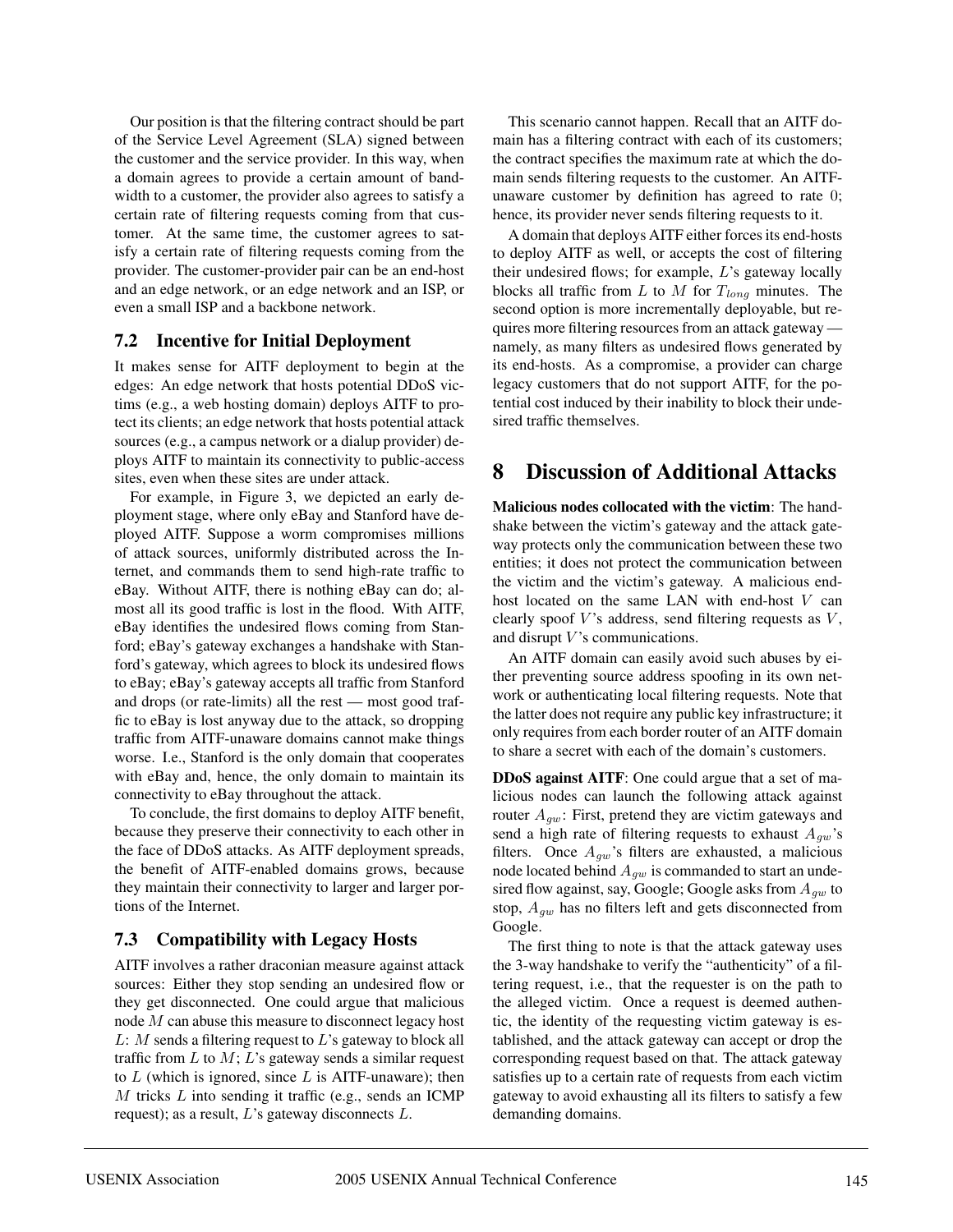Now consider a set of malicious nodes seeking to attack router  $A_{qw}$ . One way is to send to  $A_{qw}$  a high rate of authentic filtering requests; the only thing they accomplish is to exhaust the quota of their own domains.<sup>2</sup> The other way is to send to  $A_{qw}$  a high rate of spoofed filtering requests; now their requests are dropped. The only harm the malicious nodes can do is launch a SYN-floodstyle attack, i.e., flood  $A_{gw}$  with fake requests, hoping to exhaust the processing cycles devoted to 3-way handshakes.

There are two steps to dealing with such attacks. The first one is to implement the part of the attack gateway algorithm that deals with the 3-way handshake in the fast path — it just involves hashing certain contents of a received message and comparing the result to a value included in the message. The second step is to let  $A_{qw}$  act as the victim: if a set of malicious nodes manage to flood  $A_{qw}$ 's AITF (or any other) hardware module, then  $A_{qw}$ uses the RR headers of incoming traffic to identify undesired flows and asks from its own gateway to have them blocked.

**Malicious on-the-path nodes**: The handshake between the victim's gateway and the attack gateway prevents malicious node M from installing a filter on router  $A_{qw}$  to block certain traffic to router  $V_{qw}$ , as long as M is off the path from  $A_{gw}$  to  $V_{gw}$ . A malicious node on the path from  $A_{qw}$  to  $V_{qw}$  can clearly forge filtering requests and disrupt  $A_{qw}$ - $V_{qw}$  communication.

However, a malicious node on the path from  $A_{gw}$  to  $V_{qw}$  can only be an Internet core router; such a malicious router can disrupt  $A_{gw}$ - $V_{gw}$  communication anyway, e.g., by blocking all their traffic. I.e., if a core router gets compromised, thousands of domains that connect through that router are at its mercy — it makes little difference whether the router is AITF-enabled or not.

## **9 Related Work**

**Packet Marking**: The alternative to route record is probabilistic packet marking (PPM)[21, 14]: Each participating router marks each forwarded packet with certain probability  $p$ ; a DDoS victim combines marks from multiple packets to identify the routers that forward attack traffic. Instead of using a separate header, PPM uses a lightly utilized IP header field (typically the 16-bit IP identifier); doing so facilitates deployment and decreases packet overhead. Although a promising and incrementally deployable traceback technique, PPM is less useful in actually blocking attack traffic. Identifying the routers that forward attack traffic is not enough; the victim's gateway  $V_{gw}$  must identify *their traffic* in order to block it. Even if attack gateway  $A_{gw}$  agrees to block an undesired flow,  $V_{qw}$  must still identify  $A_{qw}$ 's traffic in order to verify that  $A_{qw}$  is honoring the agreement. Therefore,

 $V_{gw}$  must be able to identify the path followed by each incoming packet at wire speed. The only way to perform path-based wire-speed filtering is to have each packet's path deterministically recorded on the packet.

One could certainly argue for "compressing" the path — no need to record one full 32-bit address per border router! In Path Identifier (Pi) [23], each participating router deterministically marks the forwarded packets, so that each packet obtains a "fingerprint" that reflects the entire path followed by the packet. Indeed, this approach enables the victim (or its gateway) to locally block undesired flows in the face of source address spoofing. However, it does not meet the two following requirements: (i)  $V_{qw}$  must know the addresses of the border routers on an undesired flow's path; otherwise, it must locally block all attack flows itself, which is typically beyond its capabilities. (ii)  $V_{gw}$  must be able to block attack traffic at different granularities, e.g., block all packets with path  $\{ * A_{gw} ... V_{gw} V \}.$ 

**Filtering**: The Pushback scheme [18] uses hop-by-hop filter propagation to push filtering of undesired traffic away from the victim: The victim identifies the upstream routers that forward attack traffic to it and sends them filtering requests; the routers satisfy the requests, potentially identify the next upstream routers that forward attack traffic to the victim, and send them similar requests. Each Pushback router installs a single filter per victim and rate-limits all traffic to each victim. The main benefit of this approach is that its does not require knowledge of the attack paths, which makes it deployable without packet marking. However, when attack traffic and good traffic share common paths, and attack traffic is of much higher rate than good traffic (increasingly the case, nowadays), rate-limiting all traffic to the victim sacrifices most of the victim's good traffic.

The Stateless Internet Flow Filter (SIFF) [9] divides all Internet traffic into privileged and non-privileged. A client establishes a privileged channel to a server through a capability exchange handshake; the client includes the capability in each subsequent packet it sends to the server; each router along the path verifies the capability and gives priority to privileged traffic. The main advantage of SIFF is that it does not require any filtering state in the routers. However, once a server is under attack, a new client must contend with attack traffic to establish a connection — because channel establishment involves an exchange of non-privileged packets. It also requires counter-measures to prevent malicious nodes from establishing privileged channels between themselves and flood the network with privileged traffic.

**Secure Overlays**: The set of AITF-enabled border routers can be viewed as a "filtering overlay". Filtering overlays have also been suggested as a way to prevent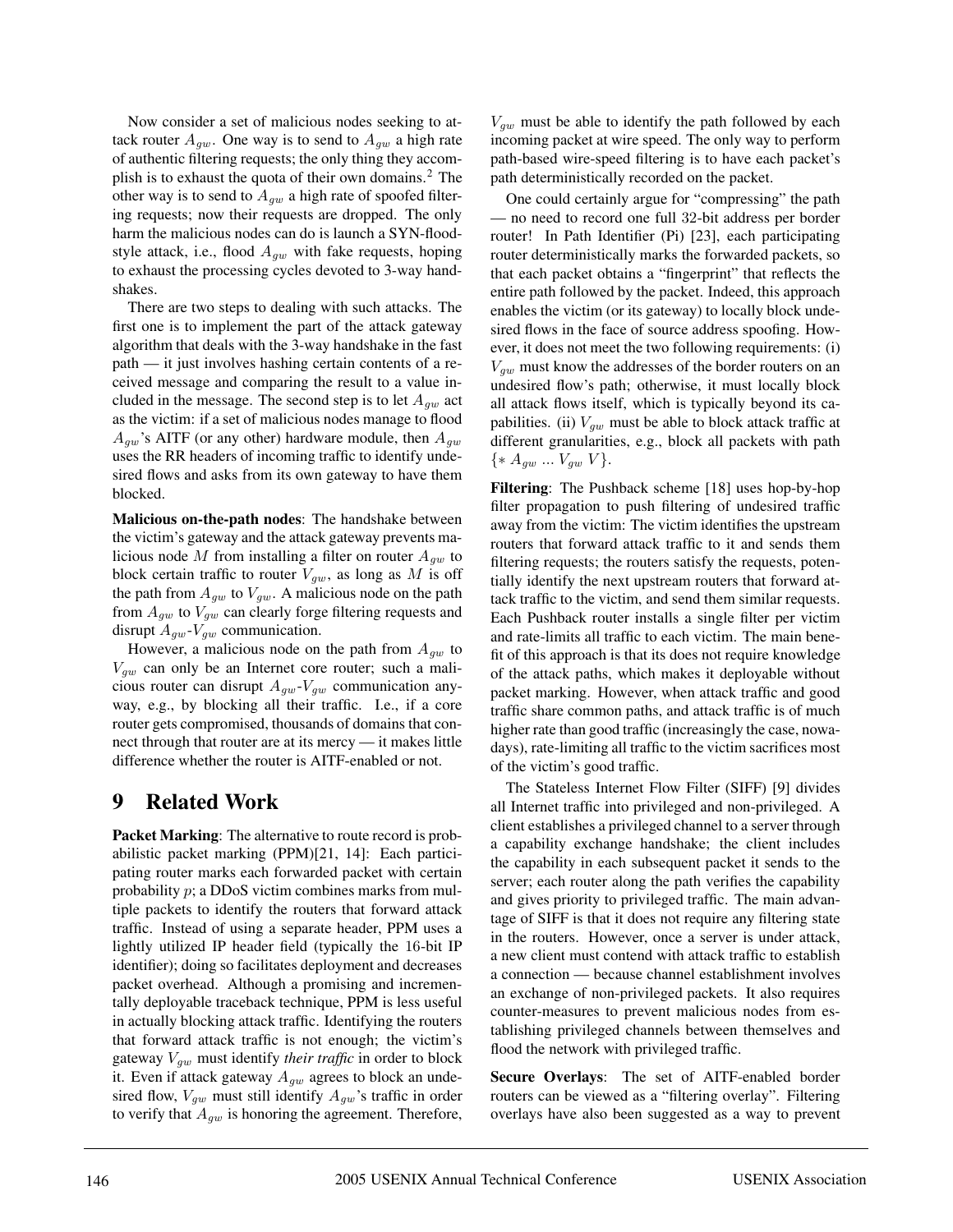DoS against critical applications (like Emergency Services) that are meant to be accessed only by authorized users [16, 12]. In that context, the overlay nodes perform client authentication and relay traffic to a protected server, whose IP address is unknown outside the overlay.

## **10 Conclusion**

We presented Active Internet Traffic Filtering (AITF), a mechanism for filtering highly distributed denial-ofservice attacks. We showed that AITF can block a million undesired flows, while requiring only tens of thousands of wire-speed filters from each participating router — an amount easily accommodated by today's routers. It also prevents abuse by malicious nodes seeking to disrupt other nodes' communications.

More specifically, we showed the following:

1. AITF offers filtering response time equal to the oneway delay from the victim to the victim's gateway. I.e., a victim can have an undesired flow blocked within milliseconds.

2. AITF offers filtering gain on the order of hundreds of blocked flows per used filter. I.e., a router can block two orders of magnitude more flows than it has wirespeed filters. For example, suppose eBay is receiving a million undesired flows; with 10, 000 filters, eBay's gateway can have all flows blocked within 100 seconds. In the worst-case scenario, eBay's gateway blocks all traffic from each domain that hosts attack sources and refuses to filter their traffic, which (in today's Internet) requires a few tens of thousands of filters.

3. A set of malicious nodes can practically not abuse AITF to disrupt communication from node  $A$  to node  $B$ , as long as they are not located on the path from  $A$  to  $B$ . This holds even during initial deployment, where most Internet domains are AITF-unaware.

The idea behind AITF is that the Internet *does* have enough filtering capacity to block large amounts of undesired flows  $-$  it is just that this capacity is concentrated close to the attack sources. AITF enables service providers to "gain access" to this filtering capacity and couple it with a reasonable amount of their own filtering resources, in order to protect their customers in the face of increasingly distributed denial-of-service attacks.

## **11 Acknowledgments**

We would like to thank Daniel Faria, Evan Greenberg, Dapeng Zhu, George Candea, Nagendra Modadugu, Costa Sapuntzakis, Tassos Argyros and our shepherd, Mema Roussopoulos, for their constructive feedback.

## **A Appendix: Route Record**

## **A.1 Header Update**

The RR header consists of three fields: the *path* is a list of (initially empty) slots; the *size* is the total number of slots in the path; the *pointer* points to the first empty slot in the path. The first RR-enabled border router on a packet's path (i) inserts an RR header in the packet; (ii) writes its own IP address and random value in the first slot; and (iii) sets the pointer to point to the second slot. Each subsequent RR-enabled border router that ingresses the packet into a new AS (i) reads the pointer; (ii) writes its own IP address and random value in the indicated slot; and (iii) increments the pointer to point to the next slot. If there is no room left in the RR header, the router drops the packet.

## **A.2 Hardware Support**

Each RR-enabled border router updates the RR headers of forwarded packets as described in Section A.1. RRheader update requires (i) computing a keyed hash function on the packet's destination, (ii) reading and modifying the RR pointer, and (iii) writing the router's address and random value on the indicated slot. So, although the RR header has a variable length, its update requires reading/modifying a 4-bit pointer and a 96-bit path component (assuming 64-bit random values). Computing a 64-bit hash (like HMAC-SHA1) per forwarded packet can be easily done today at wire-speed [11].

As mentioned in Section A.1, RR headers are not inserted by end-hosts; they are inserted by the first border router on each packet's path — call it the packet's "gateway". So, when an edge network deploys RR, it upgrades its border routers to support RR-header insertion. A border router determines the required RR header size for each packet, by looking up the AS path length to the packet's destination domain as communicated through BGP. If the real AS path turns out to be longer than the communicated AS path, the packet gets dropped; the packet's gateway receives an ICMP message, increases the RR header size and retransmits the packet — i.e., AS path length discovery is similar to MTU discovery using the "Don't Fragment" IP-header flag. Once a router discovers the real AS path length to a destination domain, it caches its value to avoid future retransmissions.

RR-header insertion is similar to packet encapsulation, a well-studied operation, for which multiple hardware implementations already exist. Note that, as stated in Section 7.2, RR/AITF deployment starts at the edges; i.e., it is edge routers that insert RR headers, not core routers connected to Internet backbones. Edge routers are connected at best through OC-48 (2.488 Gbps) links; the Cisco 10000 Series OC-48c linecard already supports encapsulation.